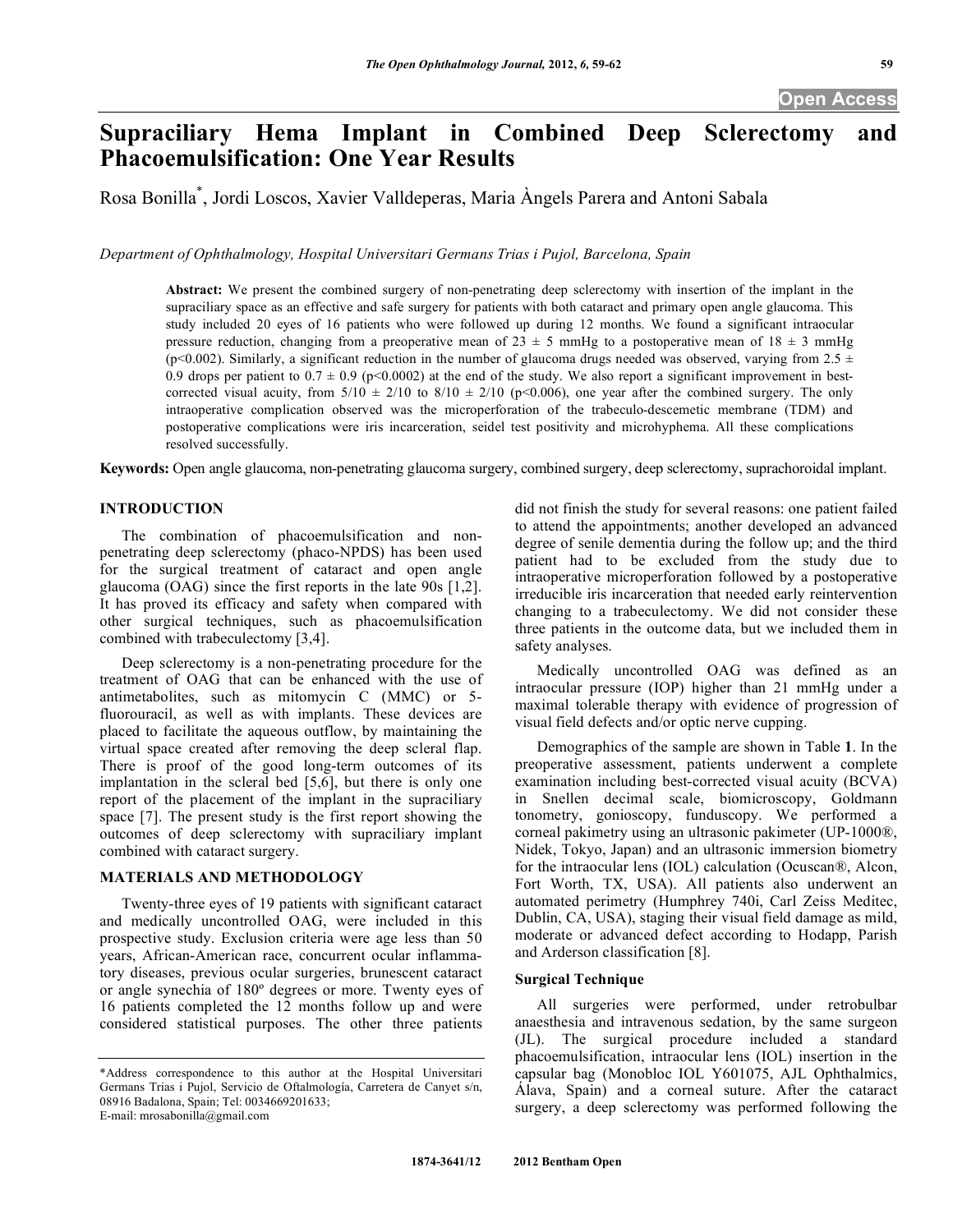|                            | N           | Mean  | <b>SD</b> | Range        |
|----------------------------|-------------|-------|-----------|--------------|
| <b>Sex</b>                 |             |       |           |              |
| Female                     | $5(31.3\%)$ |       |           |              |
| Male                       | 11 (69.7%)  |       |           |              |
| Eye                        |             |       |           |              |
| Right                      | $8(40\%)$   |       |           |              |
| Left                       | 12 (60%)    |       |           |              |
| Type of glaucoma           |             |       |           |              |
| <b>POAG</b>                | $16(80\%)$  |       |           |              |
| <b>PSXG</b>                | $2(10\%)$   |       |           |              |
| PG                         | $2(10\%)$   |       |           |              |
| Campimetric stage          |             |       |           |              |
| Severe                     | 15 (75%)    |       |           |              |
| Moderate                   | 3(15%)      |       |           |              |
| Not assessable             | $2(10\%)$   |       |           |              |
| Age (years)                |             | 76.35 | 6.88      | 61-89        |
| VA (Snellen decimal chart) |             | 5/10  | 2/10      | $1/10-10/10$ |
| $IOP$ (mm $Hg$ )           |             | 22.80 | 4.93      | 16-36        |
| Number of medications      |             | 2.55  | 0.94      | $0 - 4$      |
| Pakimetry (µm)             |             | 556.6 | 44.47     | 490-630      |

**Table 1. Demographics of the Sample** 

SD: standard deviation, POAG: primary open angle glaucoma, PSXG: pseudoexfoliative glaucoma, PG: pigmentary glaucoma.

technique firstly described by Mermoud [9] with the use of MMC. The hema implant (V-2000, Esnoper®, AJL Ophthalmics, Álava, Spain) (Fig. **1**) was placed in a full thickness scleral pocket, made with a 45º blade for the incision and a blunt spatula, 2mm behind the scleral spur and sutured with a 10/0 nylon suture (Fig. **2**).



**Fig. (1).** Hema implant model. (V-2000, Esnoper®, AJL Ophthalmics, Álava, Spain).

 Follow up visits were scheduled at one day, one month, 3 months, 6 months and 12 months after the surgery and all visits included BCVA and IOP measurement. The need for glaucoma treatment or the performance of a goniopuncture were recorded. Topical glaucoma medication was started if the IOP was higher than 21mmHg or there were signs of

glaucoma progression during the follow up. A goniopuncture was considered when IOP was higher than 12 mmHg. Only the 12 months results were analysed for statistical purposes.



**Fig. (2).** An intraoperatory image of the implant placement in the supraciliary space while being sutured.

 Complete success was defined as IOP less or equal to 21 mmHg without additional glaucoma medication and qualified success as IOP less or equal to 21 mmHg with or without additional glaucoma medication. The outcome was considered a failure when IOP was lower than 6 mmHg or greater than 21 mmHg despite the use of glaucoma drops, the eye required further glaucoma surgery or lost perception of light [10].

## **Statistical Analysis**

 The quantitative variables were IOP, number of glaucoma drugs used and BCVA, before and after the surgery. This data is presented as mean and standard deviation. We used the d'Agostino-Pearson normality test to assess the symmetry and kurtosis of the variables. The two tails Wilcoxon test for paired data with a 95% confidence interval was used for the statistical analysis of the sample, and a p value of 0.05 or less was considered as significant.

# **RESULTS**

Mean preoperative IOP was  $22.8 \pm 4.9$  mmHg in our sample. Twelve months after the surgery we observed an statistically significant IOP reduction, with a mean of  $18 \pm$ 3.1 mmHg after this period (p<0.002).

 There was also an statistically significant reduction in the number of topical treatments after the surgery, starting with a mean of  $2.5 \pm 0.9$  drops per patient and decreasing to  $0.7 \pm 1.5$ 0.9 at the end of the study  $(p<0.0002)$ . BCVA improved from  $5/10 \pm 2/10$  to  $8/10 \pm 2/10$  (p<0.006) one year after the surgery. Complete success was achieved in 70% of the patients and qualified success in 90% of them, with a failure rate of 10%, 6 months postoperatively. Twelve months after the surgery, complete success was 45%, qualified success was 95% and the failure rate 5%.

 At the end of the study, 80% of the patients had undergone Nd:Yag goniopuncture, with a mean time between the surgery and the procedure of 77.4± 63.4 days. No complications related to goniopuncture were recorded.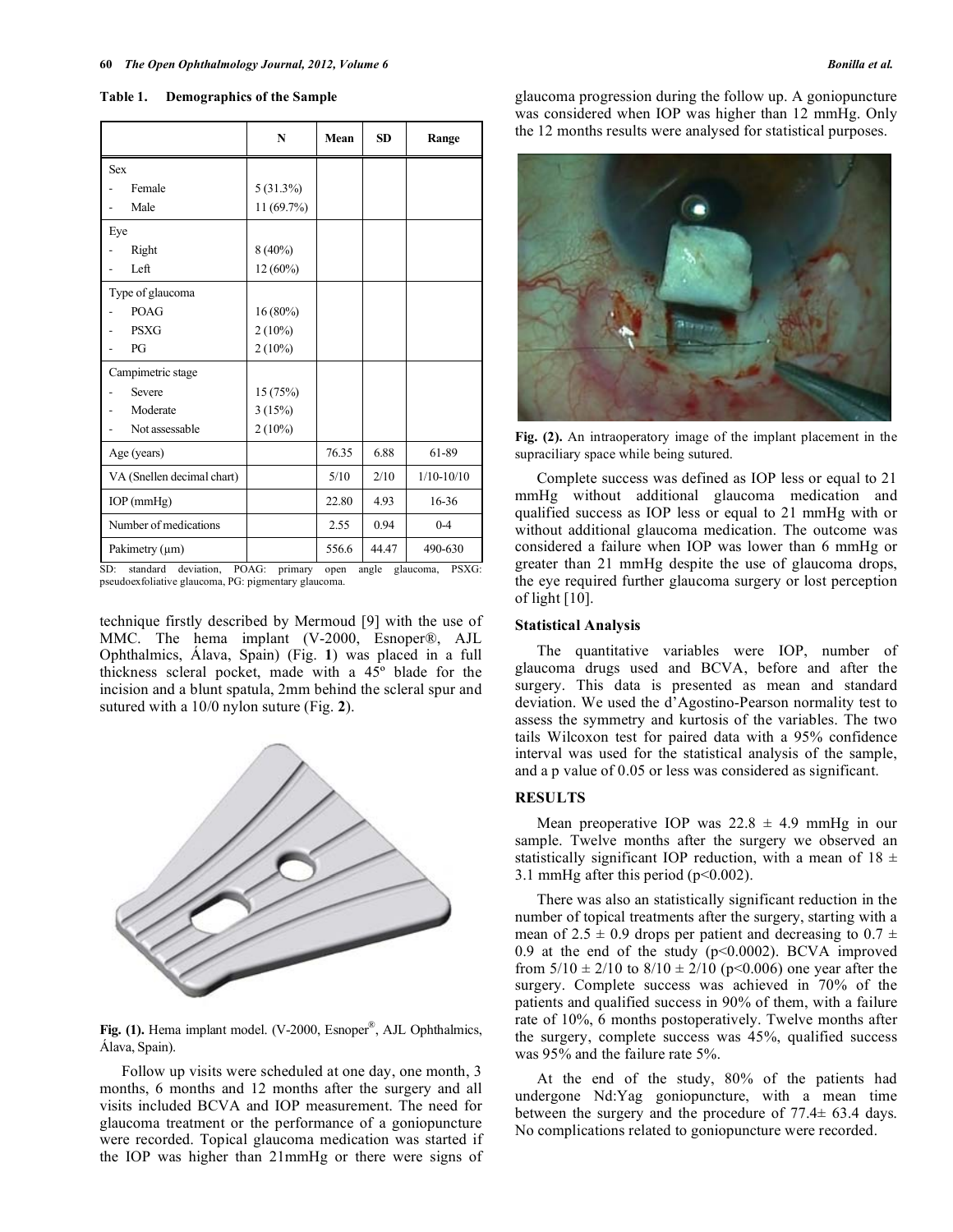For the safety analysis we considered the 23 eyes that underwent surgery. The only intraoperative complication was the microperforation of the trabeculo-descemetic membrane (TDM), observed in four patients. There were no complications related to the phacoemulsification procedure. Postoperative complications included microhyphema in three patients and seidel test positivity (lack of watertightness of the bleb) in two patients 24 hours after the surgery. Both seidel test positivity cases resolved spontaneously one week after the surgery. Iris incarceration in the trabeculodescemetic membrane (TDM) was observed in two patients, and it was successfully managed with green-laser iridoplasty and Nd:Yag-laser lysis of the synechia in one of them. The other case was irreducible and had to be reconverted into a trabeculectomy.

# **DISCUSSION**

 The surgical management of patients with two concurrent ophthalmic pathologies can be controversial. In cases of glaucoma associated with cataract, the approach will depend on the type of glaucoma and its stage, the visual requirements of the patient as well as the surgical experience of the surgeon [11]. The efficacy and safety of phaco-NPDS, a surgical option for these patients, has been shown in several studies [1,2,6,12-16]. This surgery can be enhanced with the use of MMC or an implant placement. Both procedures have shown its efficacy to potentiate the IOP reduction [6,17,18]. We have used a supraciliary hema implant in order to improve the uveoscleral outflow of aqueous humour through the floor of the implant by maintaining the intraescleral and subconjunctival outflow paths [7]. This three filtering spaces can be visualized on the ultrasound biomicroscopy (Fig. **3**).



**Fig. (3).** Ultrasound biomicroscopy of a bleb. The red arrows show the subconjunctival (**A**), intraescleral (**B**) and supraciliary (**C**) spaces for aqueous drainage.

 In our study, we have analysed 20 eyes after phaco-NPDS and we have found a 21% reduction in IOP levels, 12 months after the surgery. According to the classical definition in glaucoma surgery, the complete success rate in our sample is 45% and the qualified success is 95% at the end of the follow up. Only one patient was considered as a failure for having an IOP of 22 mmHg under maximal topical medication. Other authors have published similar results: Gianoli [1] reports a 59% complete success rate and Di Staso [2] finds a 73.3% success rate, not distinguishing between complete and qualified success. Muñoz-Negrete describes a 67.6% complete success in a study with 39 patients [12], meanwhile Moreno-López reaches an 80% complete success without the use of any implant, in a study

with 15 eyes of 12 patients [15]. None of these authors have used intraoperative MMC in their studies.

 There is only one publication showing the results of NPDS using a supraciliary implant [7]. It is difficult to compare our results with this study, because they evaluated NPDS alone without cataract extraction, and the implant used was different to ours (T-flux. IOLTECH Laboratoires, La Rochelle, France). Nevertheless, he reports an overall success rate of 93.4% similar to the 95% of our study.

 Although we have used the widely known success rate to evaluate our outcomes and compare them to other studies, it is uncertain whether it is a useful tool to validate a glaucoma surgical technique. Well-recognized cohort studies such as the Advanced Glaucoma Intervention Study [19], the Collaborative Initial Glaucoma Treatment Study [20] or the Early Manifest Glaucoma Trial [21] have proven that lowering IOP correlates well with slower visual field defects progression and recommend a lower target IOP in patients with more evolved disease. This is the reason why target IOP should be individualized.

 We have found a significant reduction in the number of topical drugs used by our patients, changing from a mean of  $2.5 \pm 0.9$  before the surgery to  $0.7 \pm 0.9$  at the end of the follow up. These results are similar to that of Gianoli (0.6  $\pm$ 0.8) [1] and higher than the  $0.34 \pm 0.6$  of Muñoz-Negrete [12] or the  $0.3 \pm 0.2$  described by Muñoz [7].

 The rate of Nd:Yag goniopuncture (80%) in our group is higher than other studies [22,23]. This could be because we understand goniopuncture almost as a part of the NPDS procedure, and not as a solution to a postoperative complication. In our hands it enhances aqueous humour drainage and helps to maintain the uveoscleral, intrascleral and subconjunctival spaces created with the surgery.

 The most common intraoperative complication was trabeculo-descemetic membrane(TDM) microperforation, occurring in 17.4% of our patients. This is slightly higher to what has been previously published by Funnell *et al*. (15.7%) and Anand *et al*. (14.45%) [14,18]. This situation is related to a higher incidence of postoperative complications and this is why some authors have evaluated these results independently [14].

 The limitations of this study are multiple, but are mainly the small sample size and the lack of a control group. The question whether placing an implant in the supraciliary space produces a higher reduction in IOP than in the scleral space, is a question that cannot be answered with our study, and would require a bigger sample size study comparing both techniques.

# **CONCLUSION**

 Phaco-NPDS with supraciliary implant provides a significant reduction both in IOP and glaucoma topical medication, with minor complications that tend to resolve. This combined surgery allows a fast visual rehabilitation and avoids the discomfort that two separate surgeries represent to the patient.

# **ACKNOWLEDGEMENT**

AJL Ophthalmics has helped to fund this article.